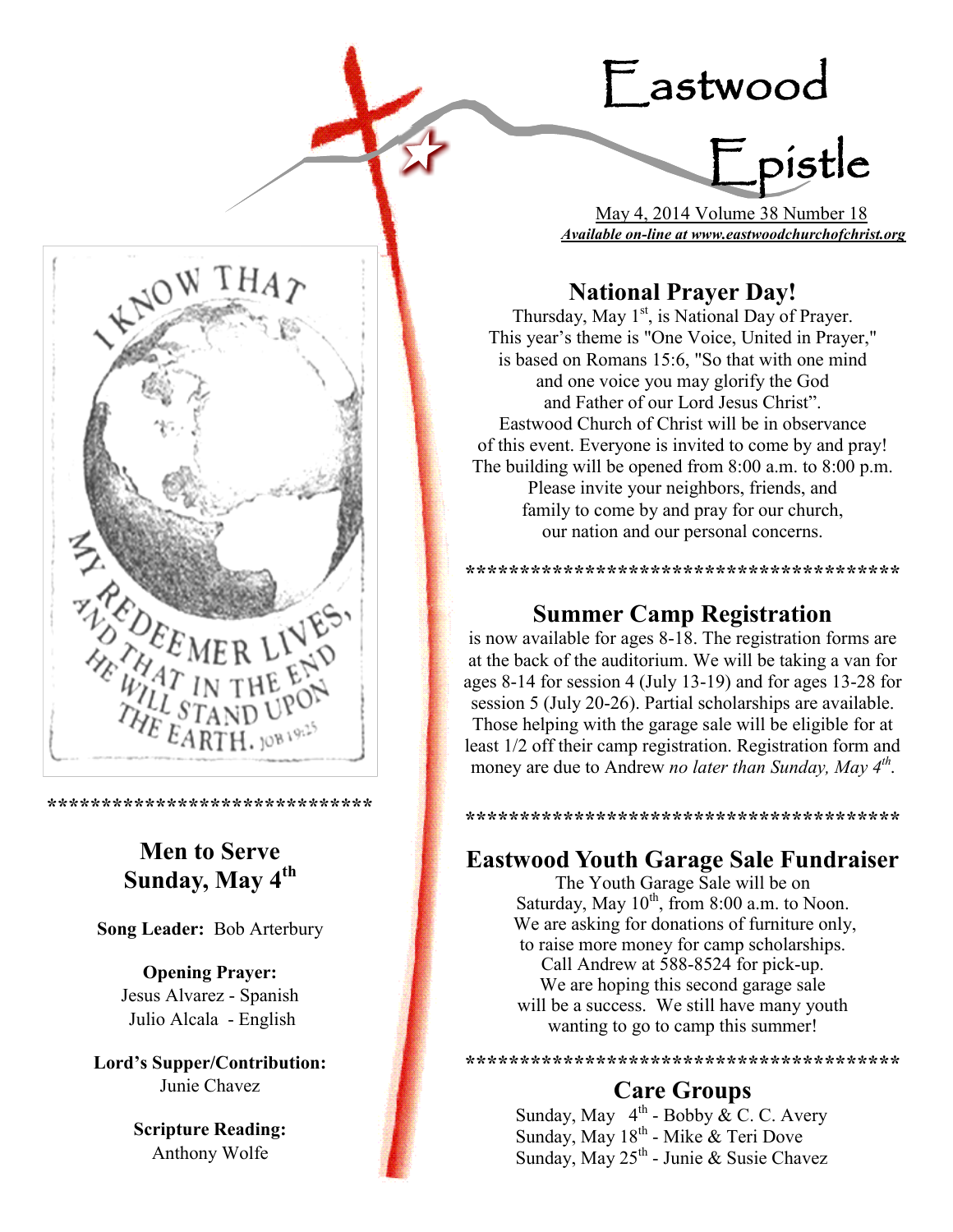*Together*

*When the whole world is running toward a cliff, he who is running in the opposite direction appears to have lost his mind*. C.S. Lewis

Disciples often struggle with the idea of being different than the world in which we live. Those with faith, act differently and this often brings ridicule their direction. This is not a difficulty limited to the young. It is trouble for disciples of any age.

Jesus said, *If the world hates you, keep in mind that it hated me first. If you belonged to the world, it would love you as its own.* John  $15:18-19$  NIV Our problem is, we don't want to be hated. We want everyone to like us and occasionally have compromised our convictions so others will like us.

The Evil one is always pushing us to compromise: morals or doctrine. He is willing to start small, because like an avalanche, he knows a small start will eventually lead us into total destruction. He bombards us with temptation from every side. There are small temptations that find tiny cracks in our resolve. He even convinces us that it is "cute" when we do this little thing. We might smile or even laugh at our "accidental slip."

We must learn to set boundaries for ourselves. Sometimes, it is wise to share these with children or others, by saying, "It helped me to ..." Knowing that everyone struggles with different issues and my boundary may not work for you.

The world, our world, is running toward a cliff. Each of us must be strong and resist the urge to join the crowd in their rush to destruction. We encourage one another with our association together. See you soon. *Charles M Clodfelter*

*Sunday Guests who registered - 12 Did you speak with them?*

**www.eastwoodchurchofchrist.org**

| <b>Schedule of Services</b> |                                                    |             |
|-----------------------------|----------------------------------------------------|-------------|
| Sunday                      | Tuesdav                                            | Wednesday   |
| Bible Class - 9:00 A.M.     | Ladies Bible Class                                 | Bible Study |
| Worship - 10:00 A.M.        | $10:00$ A.M.                                       | 7:00 P. M.  |
|                             | <b>Area TV Programs</b>                            |             |
|                             | Fridays: 7:00 P.M. Channel #38 (Cable Channel #16) |             |

Sundays: 5:00 A.M. Inspiration Channel (Channel #364 Direct TV)

## **Thank You**

Dear Eastwood,

I want to thank you so much for your lovely cards, but most of all, for all your prayers! Although, I still have hypertension problems, they have been stabilized through my medication treatment. I have started to attend Eastwood again, and it is great to see everyone. Thank you, Emma Huereque

### **Our Sympathy**

We extend our heartfelt sympathy to Derrell Barrington and family on the death of Derrell's wife and our sister, Nena Barrington, who passed away Sunday, April 27, 2014.

Viewing: 5:00 p.m.- 8:00 p.m. Thursday, May  $1<sup>st</sup>$  at Del Angel Kastner-Maxon & Futrell Funeral Home, 8817 Dyer, El Paso, TX

Services: Eastwood Church of Christ, Friday, May 2<sup>nd</sup>, 10:00 a.m. Interment: Restlawn Memorial Park Cemetery, 4848 Alps, El Paso.

Please keep the family in your prayers.

#### **Senior Sunday**

We will be honoring our 2014 graduates on Sunday, May  $18<sup>th</sup>$ and a banquet will follow immediately after the services in the Fellowship Hall. For more details, please contact Andrew at 588-8524.



#### **Invitation**

Everyone is cordially invited to a Bridal Shower in honor of Arielle Blalock, on Sunday, May  $18<sup>th</sup>$ , from 2:30 p.m. to 4:30 p.m.(Come & Go), at Gordon & Arlene's home, 2025 Greenlee, El Paso, TX 79936. Arielle is Brenda Prieto's daughter and Gordon & Arlene Gaenzle's granddaughter. Arielle is registered at Dillards and Target.

**Sunday, May 4, 2014 Speaker** - Darrell Clark **Sermon Topic** - *How to Live in a Foreign Land*  **Scripture** - Daniel 1: 8 - 15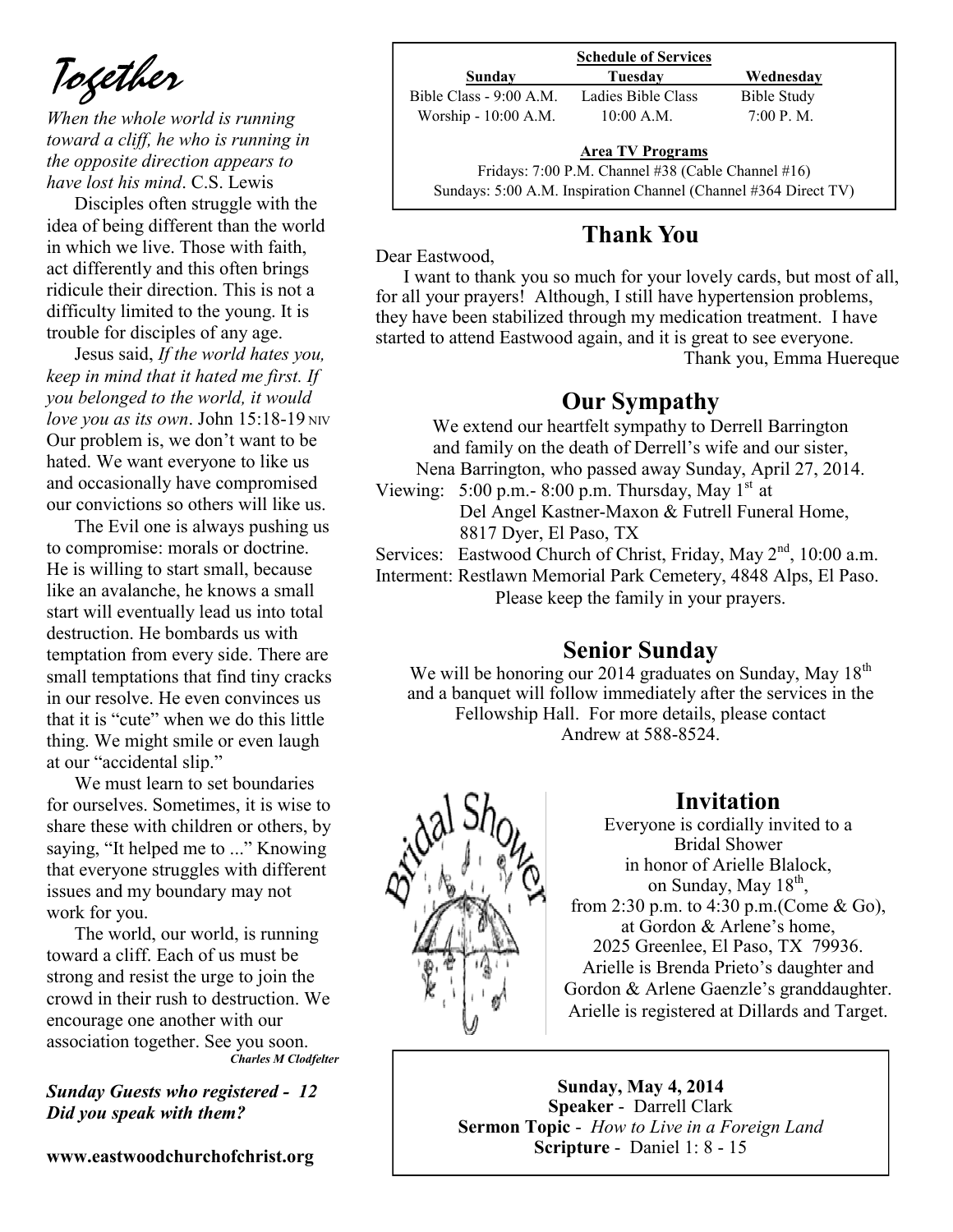

O far so good. We are really excited on how the English students have<br>responded with the "Out of Program" plan. Thanks to C. C. Avery,<br>Rosario Lopez (volunteer from the community), Alejandra Martinez,<br>Anna Manquero, Eric L o far so good. We are really excited on how the English students have responded with the "Out of Program" plan. Thanks to C. C. Avery, Rosario Lopez (volunteer from the community), Alejandra Martinez, subbing.

The plan was to continue teaching English, Computer, and Bible for the month of April. A big thank you to the teachers for fulfilling your part of the deal. Now the plan for the month of May is that we continue (Out of Program) to teach, but only Bible. I personally think that we have caused enough interest in the book of Acts to carry us another month. I want to encourage you to be a part of this study. I know that you are already familiar with the book of Acts, but the students aren't. This is the first time that we will be going verse by verse and we are hoping it isn't the last. Your invitation is to make a connection with the students. The only set back for some, unless you are very, very patient, is that the classes are held in Spanish. Do continue praying for Eastwood. See you Wednesday night. Bring a friend. Now lets do it! Paul



#### **Happy Birthday!**

 May 4 - Danielle Pitman May 6 - Kay Duley May 8 - Rose King May 8 - Dora Rodriguez May 8 - Rod Birdine May 9 - Lori Ontiveros May 10 - Irene Rice



#### **Art Show**

You are invited to attend the  $15<sup>th</sup>$  annual Art Show featuring Marjorie Foster's art students on Saturday, May 3, 2014, 10:00 a.m. to 3:00 p.m. at the Park East Club Room, 1725 Mosswood. Entertainment provided by Charlie McDonald. Displaying their art in the show will be

Irene Rice & Lois Wiggins.

## **Christian Schools of El Paso Fundraiser**

CSEP is hosting a Lunch Box Dinner from May  $19^{th}$  -  $22^{nd}$ . Tickets are available and can be purchased from any CSEP staff member. For more details, please call CSEP at 593-5011.

#### **Youth Teddy Bear Drive**

The Youth Group are having a Teddy Bear Drive for the El Paso Children's Hospital, El Paso, Texas. Our goal this year is to raise 300 Teddy Bears or stuff animals for the children. All donations must be

brand new, with the tag attached. Please bring all donations to the church office. The last day to donate is Friday, May 30, 2014.

### **Children's Home of Lubbock "Big Heart Campaign"**

is requesting boys' pajamas, sizes 4-12. Every pajama donated helps their children! The pajamas can be placed in the box labeled "Children's Home of Lubbock" in the foyer. They will be collected by Thursday, May  $22<sup>nd</sup>$ . Monetary donations acceptable. For more details, please visit Websites: eric.childrenshome@gmail.com or www.childshome.org